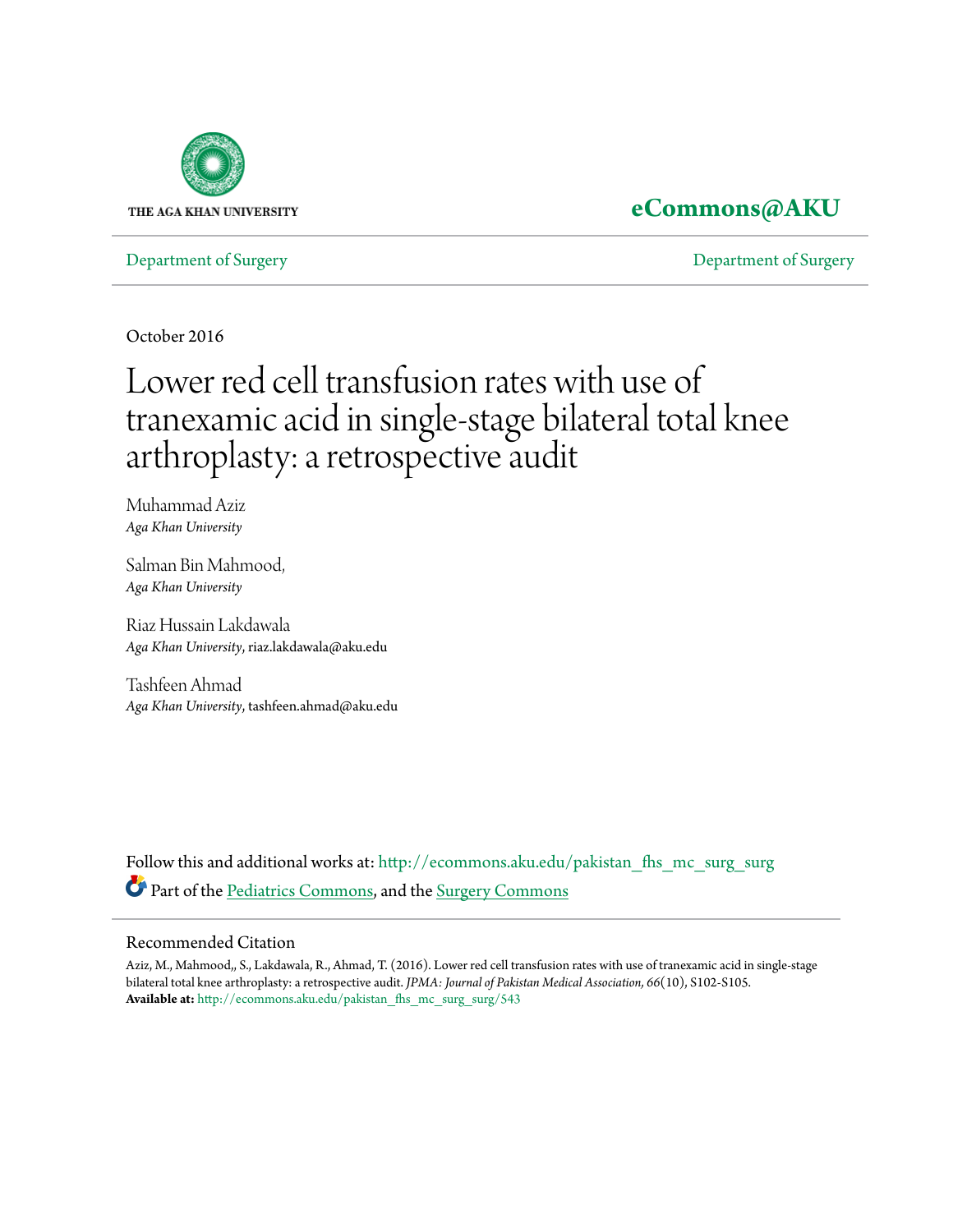## **PAEDIATRIC SURGERY**

SHORT REPORT

### **Pediatric laparoscopic surgery; initial experience from Pakistan; first 100 cases in single center**

Hassan Ishaq,<sup>1</sup> Saqib Hamid Qazi,<sup>2</sup> Sohail Dogar,<sup>3</sup> Muhammad Younus Khan Durrani,4 Ahmad Vaqas Faruque<sup>5</sup>

#### **Abstract**

In a developing country like Pakistan, laparoscopic surgeries are not considered favourable by many, possibly because of high costs or a lack of expertise. It is an established fact that laparoscopic surgery offers better surgical treatments with a shorter hospital stay and fewer complications. The current retrospective study was conducted at a tertiary care hospital in Karachi and comprised of laparoscopy cases performed by a single surgeon from March 2012 to September of 2014. A total of 100laparoscopic surgeries were performed; mostly appendectomies 49(49%) and undescended testes (UDTs) 34(34%). Overall, there were 70(70%) male patients. The mean age of the patients was 7.1 years and standard deviation (SD) of 2. Four (4%) patients had cellulitis. Laparoscopy paediatric surgery offered advantages of fewer wound-associated complications, less incisional pain, a shorter recovery time, and improved cosmesis.

**Keywords:** Laparoscopic paediatric surgery, Children, Minimally invasive.

#### **Introduction**

Minimal surgery time, fewer complications and reduced recovery time is the desire of every surgeon. Technological advances along with increasing surgical and anaesthetic expertise have increased the range of laparoscopic procedures presently being undertaken in children.

In Pakistan laparoscopic surgery is mostly done in the adult age group. There are very few centres that perform these procedures on children. The use of laparoscopic techniques at our hospital started in

<sup>1</sup>Undergraduate Medical Student, Aga Khan Medical College, <sup>2,5</sup>Section of Pediatric Surgery, The Aga Khan University Hospital, <sup>3</sup>Section of Pediatric Surgery, Indus Hospital, <sup>4</sup>Intern, Aga Khan Medical College, Karachi, Pakistan. **Correspondence:**Saqib Hamid Qazi.Email: saqib.qazi@aku.edu

March 2012. There have been around 100 patients that underwent treatment through this procedure at our centre.

The current study was planned to share the initial experience of performing laparoscopic surgeries on paediatric patients at our centre.

#### **Methods and Results**

This retrospective study was conducted at Aga Khan University Hospital, Karachi, and comprised all laparoscopic procedures in the paediatrics age group performed by a single surgeon from March 2012 to September 2014. Cases were identified using the hospital information management system (HIMS).

Of the 100 patients, 70(70%) were male. The overall mean age was 7.1 years (SD  $\pm$ 2). Laparoscopic<br>procedures were performed mostly for procedures were performed mostly for appendectomies 49(49%) and undescended testis 34(34%) (Figure). Among patients who were operated on due to undescended testis, 10(29.4%) underwent single-stage orchidopexy, 10(29.4%) were operated for diagnostic purposes, and 14(41.2%) underwent Stephen Flower stage 1 procedure. Among laparoscopic appendectomy patients, 47(96%) underwent emergency appendectomy and 2(4%) had interval appendectomy. The mean operating time for laparoscopic procedures was 88 minutes (SD  $\pm$ 9.8). The

**Table:** Operative dynamics and morbidities of cases.

| Cases<br><b>Total 100 cases</b> | <b>Operative time</b><br>(Minutes) | <b>Hospital stay</b><br>(Days) | 30-day morbidity |       |
|---------------------------------|------------------------------------|--------------------------------|------------------|-------|
|                                 |                                    |                                | Minor            | Major |
| Orchidopexy                     |                                    |                                | O                |       |
| Appendicectomy                  |                                    | 3.5                            |                  |       |
| Cholecystectomy                 |                                    |                                | 0                |       |
| Ovarian detorsion               |                                    |                                | 0                |       |
| Liver biopsy                    |                                    |                                | 0                |       |
| CDH repair                      |                                    |                                |                  |       |
| Overall                         | 88                                 |                                |                  |       |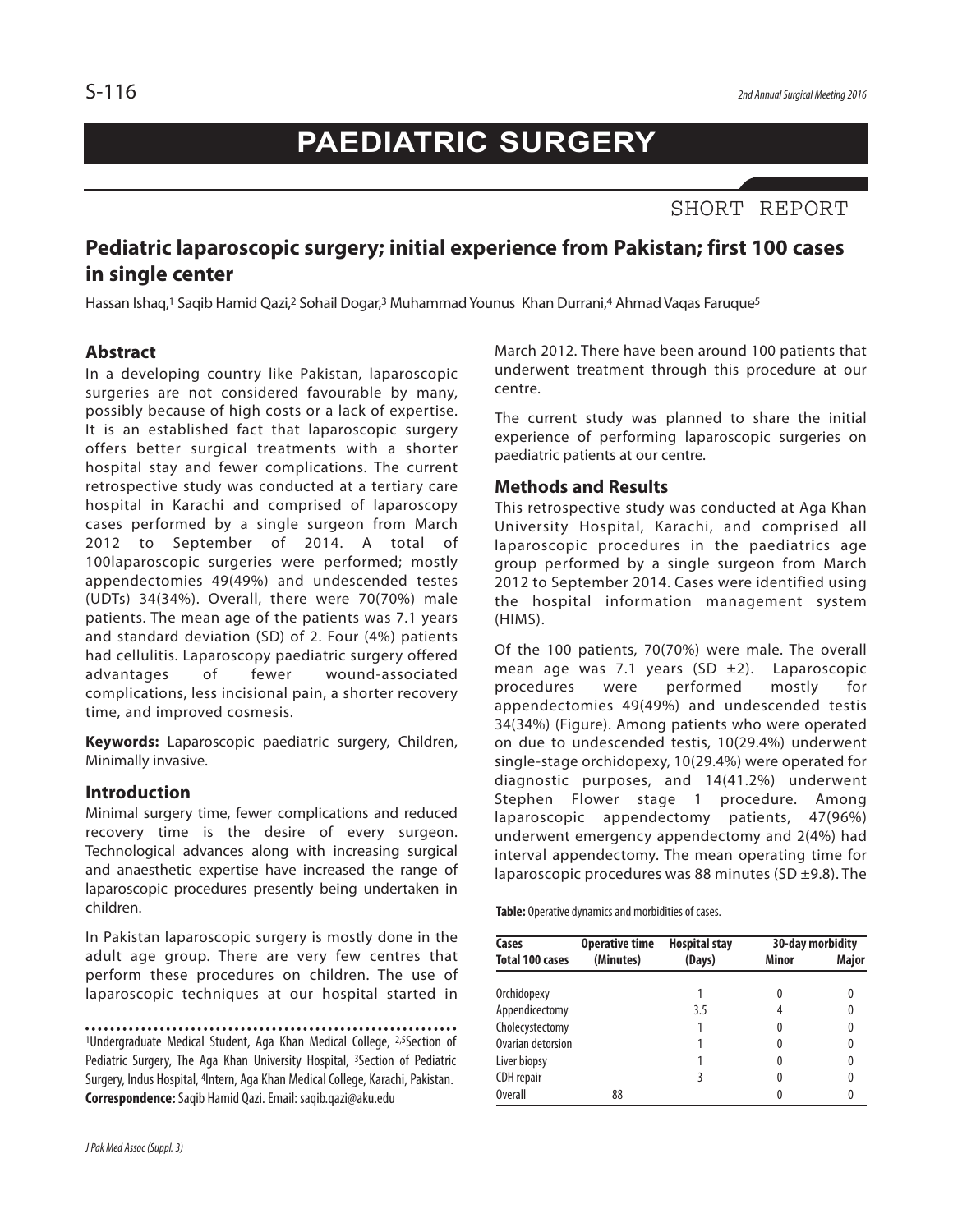

mean hospital stay for patients who underwent appendectomy was 3.5 days (SD  $\pm$ 0.7), while all the other laparoscopic procedures had a mean hospital stay of 1 day (Table). The most common complication displayed by the patients within 30 days following the operation was umbilical port cellulitis in 4(4%) patients.

#### **Conclusion**

Laparoscopy has been considered a safer choice, with few complications compared to the open procedure. It is believed to conserve the normal immune function, reduce scar marks on the patient's body, reduce pain and blood loss, and the procedure overall is less timeconsuming, hence leading to reduced patient morbidity. 1 Furthermore, laparoscopy has reduced the risk of postoperative adhesions. This is attributed to minimal manipulation of the bowel.

A randomised trial concluded that open cholecystectomy (OC) increases the chances of bacteraemia, endotoxaemia and systemic inflammation compared to laparoscopic cholecystectomy (LC). <sup>2</sup> Also, total leucocyte count(TLC) in patients came down to normal values within 2 postoperative days in the LC group, whereas it took longerin the OC group. Interleukin-1 (IL-1), IL-6 and Creactive protein (CRP) were all markedly elevated within one hour of LC compared to OC which are clear markers of increased morbidities. 2

In various cases, early-stage endometrial cancer, for instance, <sup>3</sup> it has been established that laparoscopic approach is associated with similar overall and diseasefree survival. However, the risk of bladder, ureteric and vascular injury in the two approaches is similar. The same meta-analysis reported that all the severe early and late postoperative complications were seen in laparotomy groups. 3

In paediatric age group, initially laparoscopy was used merely as a diagnostic tool. It later became useful for performing diaphragmatic hernia, oesophageal atresia, duodenal atresia, chronic abdominal pain, biliary atresia, abdominal trauma and various other diagnostic and therapeutic purposes with acceptably low complication rates, which include occasional bleeding, perforations of viscera, ileus and increase intracranial pressure. 4

In non-acute conditions, laparoscopy can be performed on an outpatient basis. <sup>5</sup> Complication rate of laparoscopic appendectomy, according to a study, was 1.35% with conversion rate of 3.6%. <sup>6</sup> When compared to laparotomy, laparoscopy is more efficient, but many surgeons are reluctant to perform complex procedures via laparoscope: only one-third of the surgeons perform laparoscopic pyloromyotomy for pyloric stenosis and only 11% recommend doing it this way. <sup>7</sup> Fewer than one-fifth